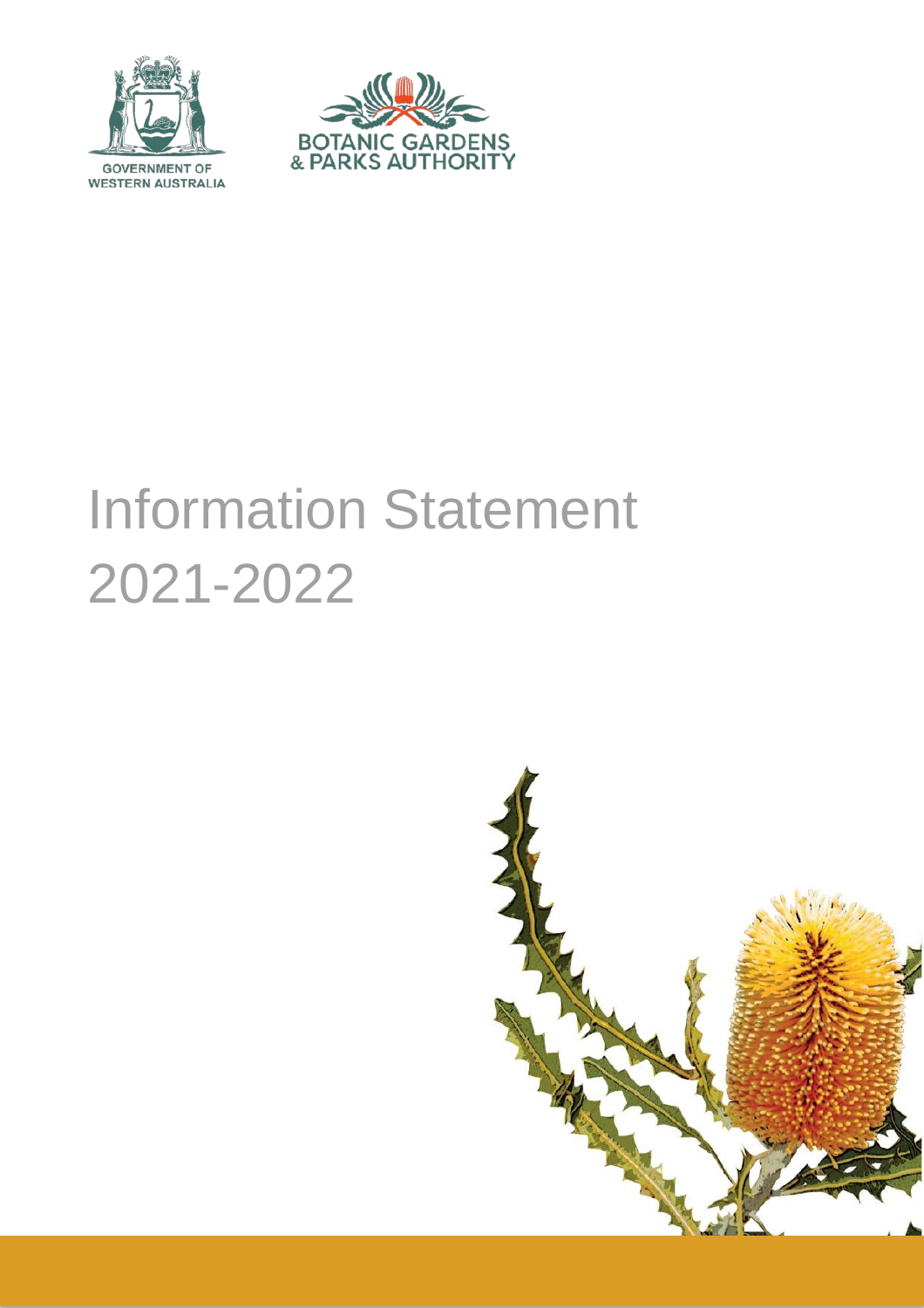

Botanic Gardens and Parks Authority Address: 1 Kattidj Close Kings Park Western Australia 6005 Telephone: +61 8 9480 3600<br>Email: enquiries@bqpa. Email: [enquiries@bgpa.wa.gov.au](mailto:enquiries@bgpa.wa.gov.au)<br>Internet: www.bgpa.wa.gov.au [www.bgpa.wa.gov.au](http://www.bgpa.wa.gov.au/)

This Information Statement has been prepared in accordance with section 94 of the *Freedom of Information Act (WA) 1992.*

This document is available in alternative formats on request. For hearing and/or speech impaired access, contact the National Relay Service:

- Speak and Listen number 1300 555 727
- TTY number 133 677
- SMS relay number 0423 677 767

© Government of Western Australia 2021.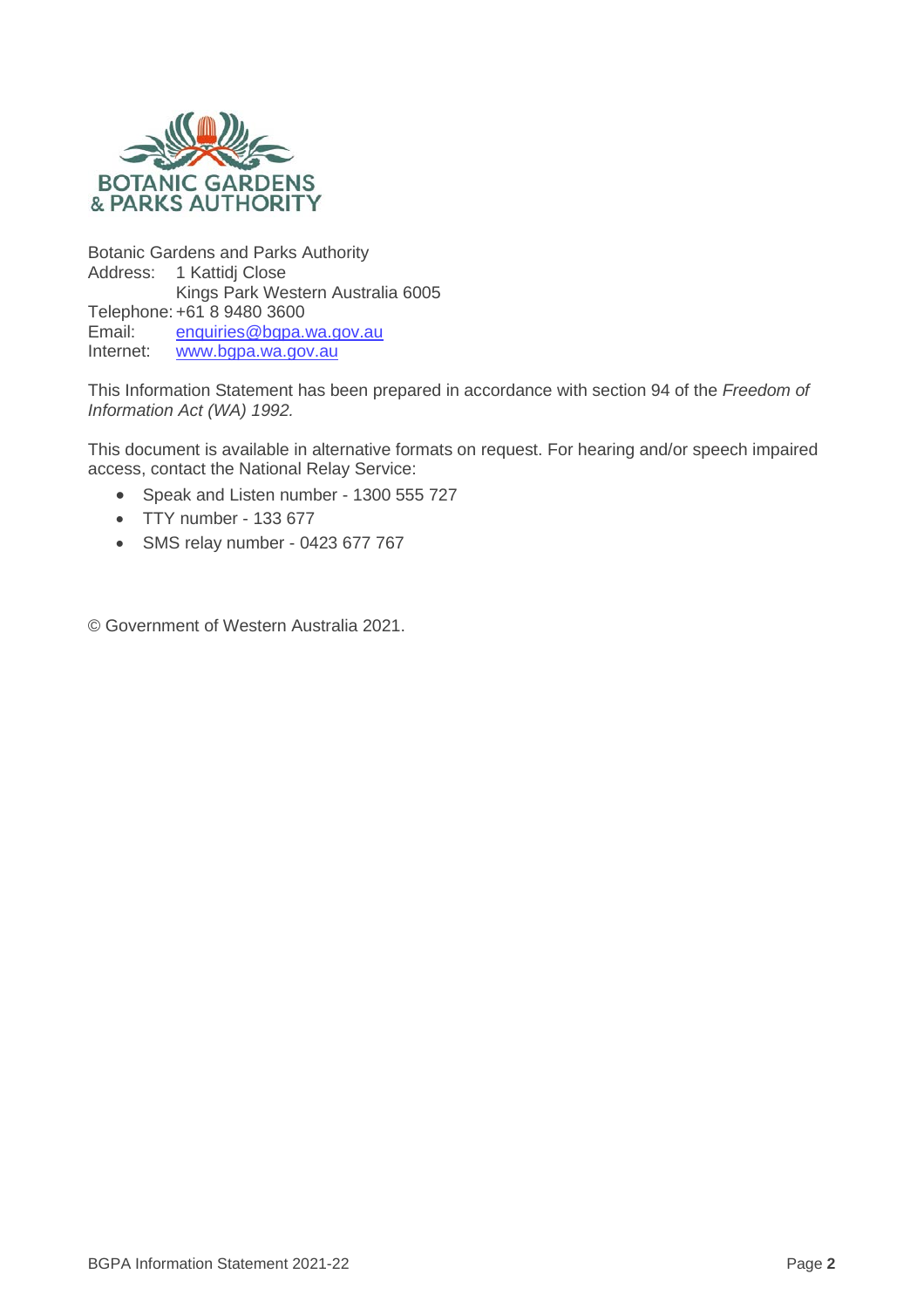## **Table of Contents**

| $\mathbf{1}$ . |                                                                               |                                                                    |
|----------------|-------------------------------------------------------------------------------|--------------------------------------------------------------------|
| 2.             |                                                                               |                                                                    |
|                | 2.1                                                                           |                                                                    |
|                | 2.2                                                                           |                                                                    |
| 3.             |                                                                               | Ways in which the functions of BGPA affect members of the public 7 |
| $\mathbf{4}$ . | Public participation in the formulation of BGPA's policies and performance of |                                                                    |
| 5.             |                                                                               |                                                                    |
|                | 5.1                                                                           |                                                                    |
|                | 5.2                                                                           |                                                                    |
|                | 5.3                                                                           |                                                                    |
| 6.             |                                                                               |                                                                    |
|                | 6.1                                                                           |                                                                    |
|                | 6.2                                                                           |                                                                    |
|                | 6.3                                                                           |                                                                    |
|                | 6.4                                                                           |                                                                    |
|                | 6.5                                                                           |                                                                    |
|                | 6.6                                                                           |                                                                    |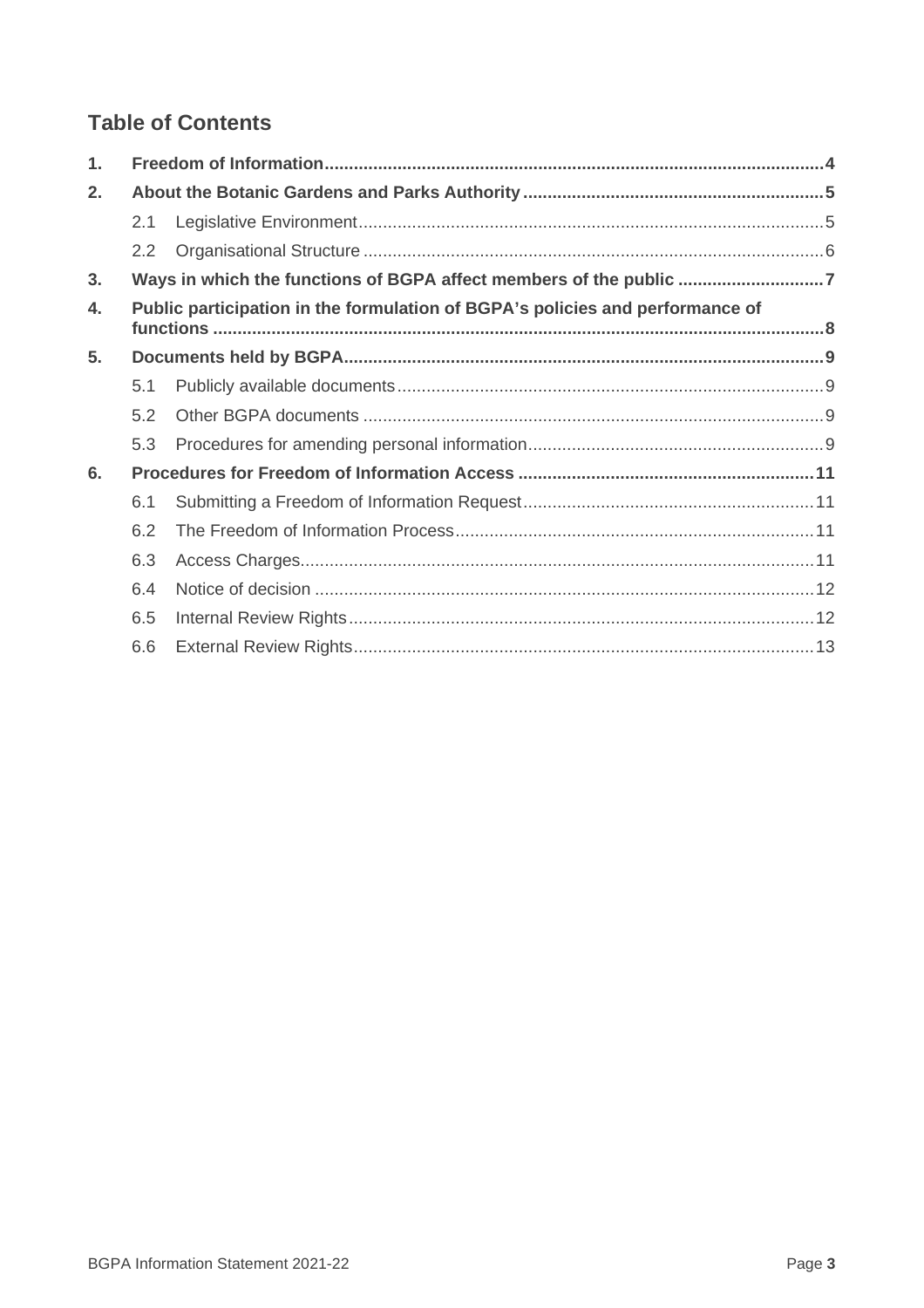## <span id="page-3-0"></span>**1. Freedom of Information**

The *Freedom of Information Act 1992* (the FOI Act) provides members of the public with the right to apply for access to the vast majority of the records held by State Government Agencies.

Some documents, or parts of documents, may be exempt from access. The FOI Act's exemption provisions protect from disclosure material that, if released, would have a detrimental effect on the functioning of Government or harm the interests of private individuals or commercial organisations.

You may also apply for access to personal information about you that is contained in Botanic Gardens and Parks Authority (BGPA) documents and you can correct that information if it is incorrect, inaccurate, out of date, or misleading.

Your right to apply is not affected by any reasons you have for wanting to obtain access or BGPA's belief as to your reasons for applying.

The FOI Act can be viewed online on the Information Commissioner's website [www.oic.wa.gov.au](http://www.oic.wa.gov.au/) or the Western Australian Legislation website [www.legislation.wa.gov.au.](http://www.legislation.wa.gov.au/)

BGPA forms part of the Department of Biodiversity, Conservation and Attractions (DBCA) but remains a statutory authority, constituted under the *Botanic Gardens and Parks Authority Act 1998*. Under FOI legislation BGPA is not considered a part of the Department.

The Director General of DBCA is also the CEO for BGPA; under section 100(1)(b) of the FOI Act, the CEO has directed BGPA as decision maker where the access application is for information which relates to the respective area of business. The delegated decision makers are:

- Records Management Coordinator Section 30, General Notice of Decisions
- Executive Director Section 41, Internal Review Decisions

BGPA's FOI procedures are published on its website [www.bgpa.wa.gov.au](http://www.bgpa.wa.gov.au/) and they are outlined in this Information Statement.

This Information Statement is reviewed annually and submitted to the Office of the Information Commissioner.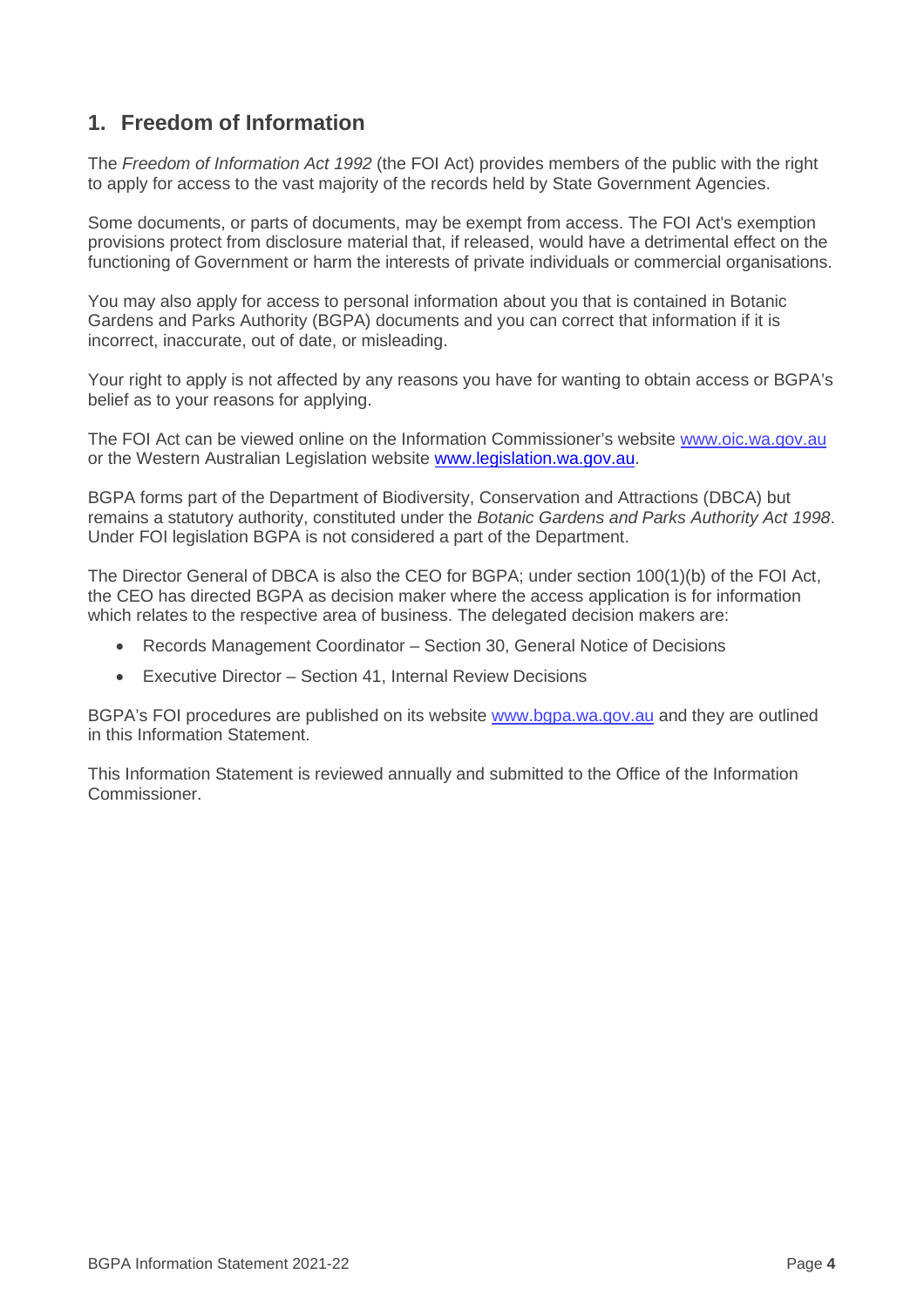## <span id="page-4-0"></span>**2. About the Botanic Gardens and Parks Authority**

The Botanic Gardens and Parks Authority (BGPA) is responsible for the care, control and management of Bold Park and Kings Park, including the Western Australian Botanic Garden.

Bold Park and Kings Park and Botanic Garden are unique and highly valued places. BGPA is responsible for managing these areas for the benefit of the community and the environment through the provision of recreational and tourism services and facilities; conservation of natural landscapes and cultural heritage; plant management and display; biodiversity management; research and educational programs.

**Our purpose:** To practice and inspire environmental conservation and celebrate local identity b immersing and empowering communities in world-recognised botanic gardens, parklands and urban bushlands.

#### <span id="page-4-1"></span>**2.1 Legislative Environment**

BGPA is constituted under *the Botanic Gardens and Parks Authority Act 1998* (the BGPA Act) for the care, control and management of Kings Park and Botanic Garden (reserve A1720 except Perth lots 64 and 65) and Bold Park (reserve A45409), in accordance with publicly endorsed management plans. and is responsible for administering the *Botanic Gardens and Parks Regulations 1999*.

The BGPA Act identifies functions and powers that underpin the management of Bold Park and Kings Park including the State's Botanic Garden, the conservation of natural landscapes, biodiversity management, research and educational programs and the provision of recreational and tourism services and facilities.

In managing these lands, BGPA is charged with the following functions:

- (a) To provide, improve and promote recreational and tourism services and facilities on the designated land.
- (b) To conserve and enhance any native biological diversity of the designated land.
- (c) To conserve and enhance the natural environment, landscape features and amenity of the designated land.
- (d) To conserve, develop, manage, display and undertake research into collections of Western Australian and other flora.
- (e) To enhance and promote the understanding and conservation of the biological diversity of the designated land and of biological diversity generally.
- (f) To conserve, enhance and promote the aboriginal, colonial and contemporary cultural heritage of the designated land.
- (g) To promote the use of flora for the purposes of horticulture, conservation and education, and
- (h) To undertake research and promote research and investigation into matters related to or connected with the Authority's functions.

Legislation administered by the Botanic Gardens and Parks Authority as at 1 January 2021:

- [Botanic Gardens and Parks Authority Act 1998](https://www.legislation.wa.gov.au/legislation/statutes.nsf/main_mrtitle_89_homepage.html)
- [Botanic Gardens and Parks Regulations 1999](https://www.legislation.wa.gov.au/legislation/statutes.nsf/law_s1062_currencies.html)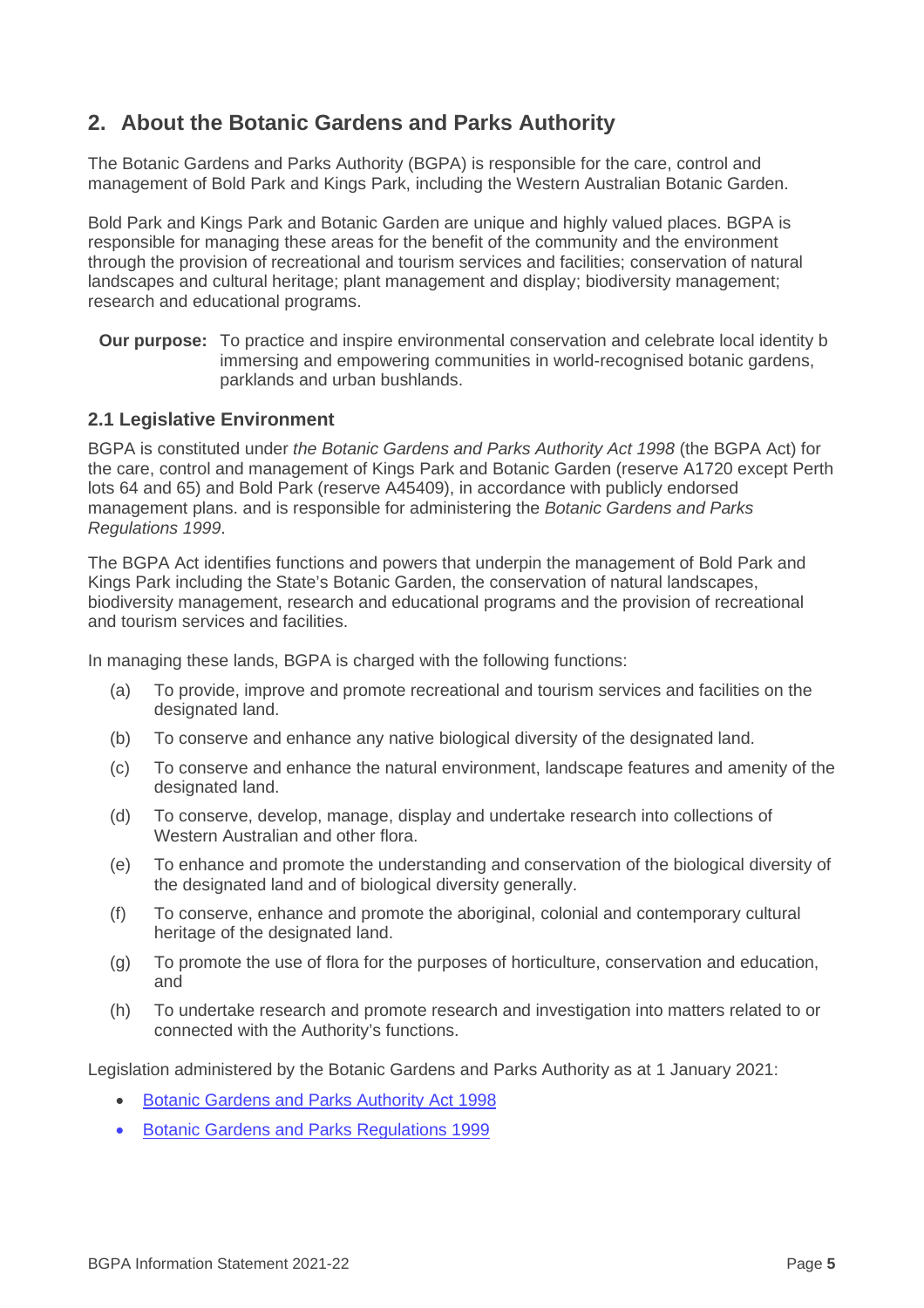#### <span id="page-5-0"></span>**2.2 Organisational Structure**

BGPA forms part of the Department of Biodiversity, Conservation and Attractions (DBCA) which also incorporates the former Department of Parks and Wildlife, the Zoological Parks Authority (Perth Zoo) and Rottnest Island Authority.

DBCA is tasked with conserving and enhancing Western Australia's ecological biodiversity and natural attractions under its care.

DBCA is headed by the Director General, who is also the CEO for the three separate statutory authorities. BGPA has a governing board and the Executive Director is responsible for the day-today operations of Bold Park and Kings Park and Botanic Garden. BGPA is within the portfolio of the Minister for Environment.

Delivery of services, programs and activities is managed under five key areas Business and Finance; Business and Community Engagement, Horticulture and Living Collections, Environment and Infrastructure and Kings Park Science.

Kings Park Science and BGPA's reference Herbarium operate as part of DBCA's Biodiversity and Conservation Science division but continue to deliver outcomes in conservation science generally and to support the core functions of the Western Australian Botanic Garden and Kings Park and Bold Park bushlands.



Image: BGPA Organisational structure as at 1 July 2021

Further information about BGPA and its functions and activities can be found on the BGPA website [www.bgpa.wa.gov.au](http://www.bgpa.wa.gov.au/) and in the following publications, available on the website or in hardcopy on request:

- [Strategic Priorities 2020 -](https://www.dbca.wa.gov.au/publications/bgpa-strategic-priorities-2020-2025) 2025
- [Kings Park Management Plan 2021-2026](https://www.bgpa.wa.gov.au/about-us/information/management/plans-and-policies/1147-kings-park-management-plan)
- [Bold Park Management Plan 2016-2021](https://www.dbca.wa.gov.au/publications/bold-park-management-plan-2016-21)
- [Annual Reports.](https://www.dbca.wa.gov.au/bgpa-annual-report-archive)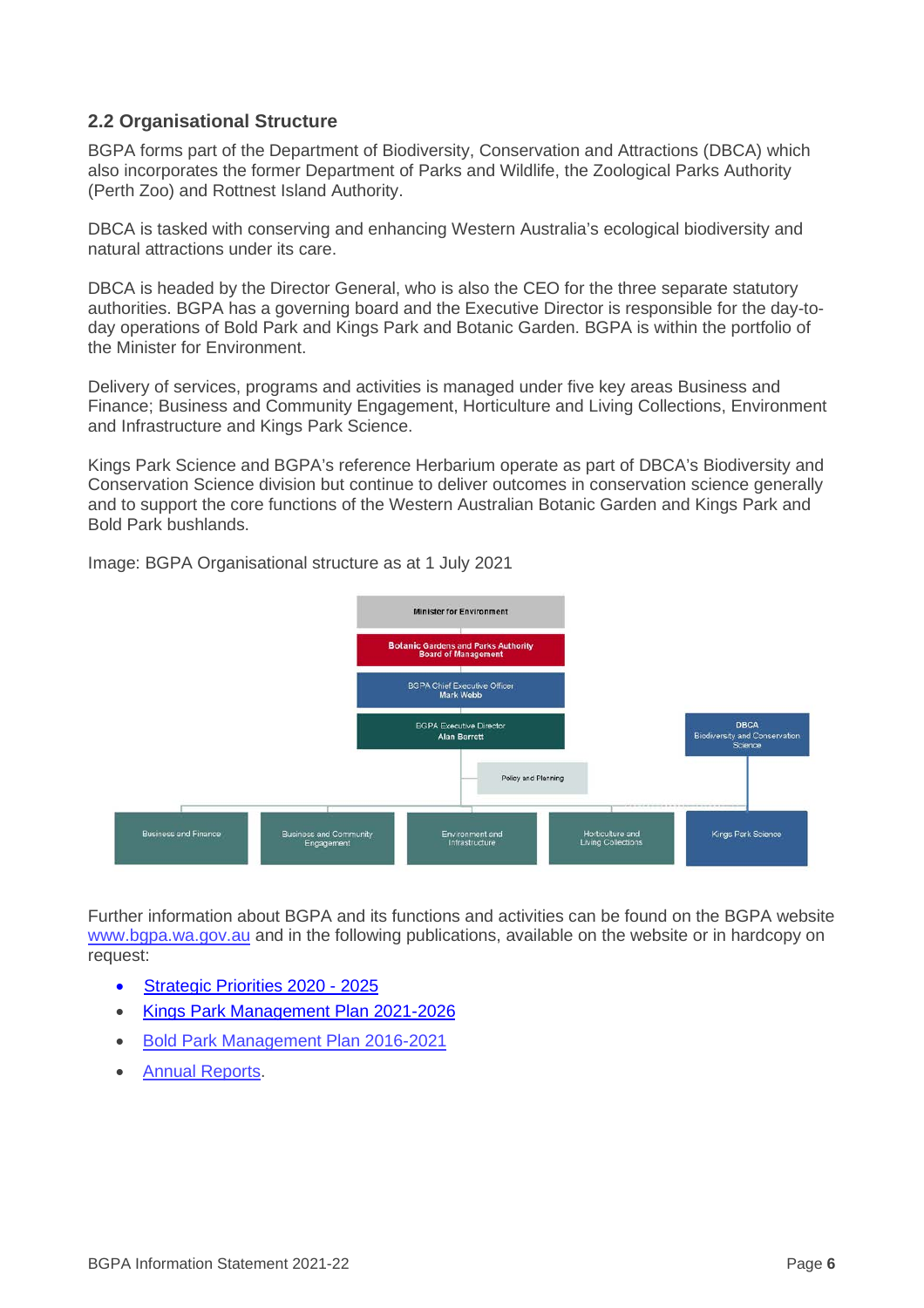## <span id="page-6-0"></span>**3. Ways in which the functions of BGPA affect members of the public**

BGPA is responsible for the provision of tourism and recreational facilities, conservation of natural landscapes and cultural heritage, plant management and display, biodiversity management, research and educational programs.

Kings Park and Botanic Garden is Western Australia's major ceremonial and cultural heritage venue and its most popular tourist destination with more than five million visitors each year. Each year the park is the premier location for state and national events such as the Anzac Day Memorial Service, the Australia Day fireworks and Kings Park Festival

As well it is the venue for hundreds of corporate, social functions and weddings held in the many pavilions, rotundas and grassed areas. It is home to culturally significant locations such as the many war memorials and Honour Avenues and it is a significant piece of land to the local Noongar people and the general Western Australian community.

The Western Australian Botanic Garden is a living research centre that focuses on the conservation of Western Australia's flora and displays some of the state's most diverse and spectacular plant groups. Additional species continue to be collected from the wild for research trials and propagation in the Kings Park nursery, ever increasing the range of species in cultivation.

Both Kings Park and Botanic Garden and Bold Park have extensive areas of unique urban bushland including networks of walk trails to provide recreational opportunities rarely found in the city. These bushland remnants are home to many species of flora and fauna, both native and introduced, and are key areas for BGPA's scientific research activities that provide valuable information and insights into conservation activities for Western Australia as a whole.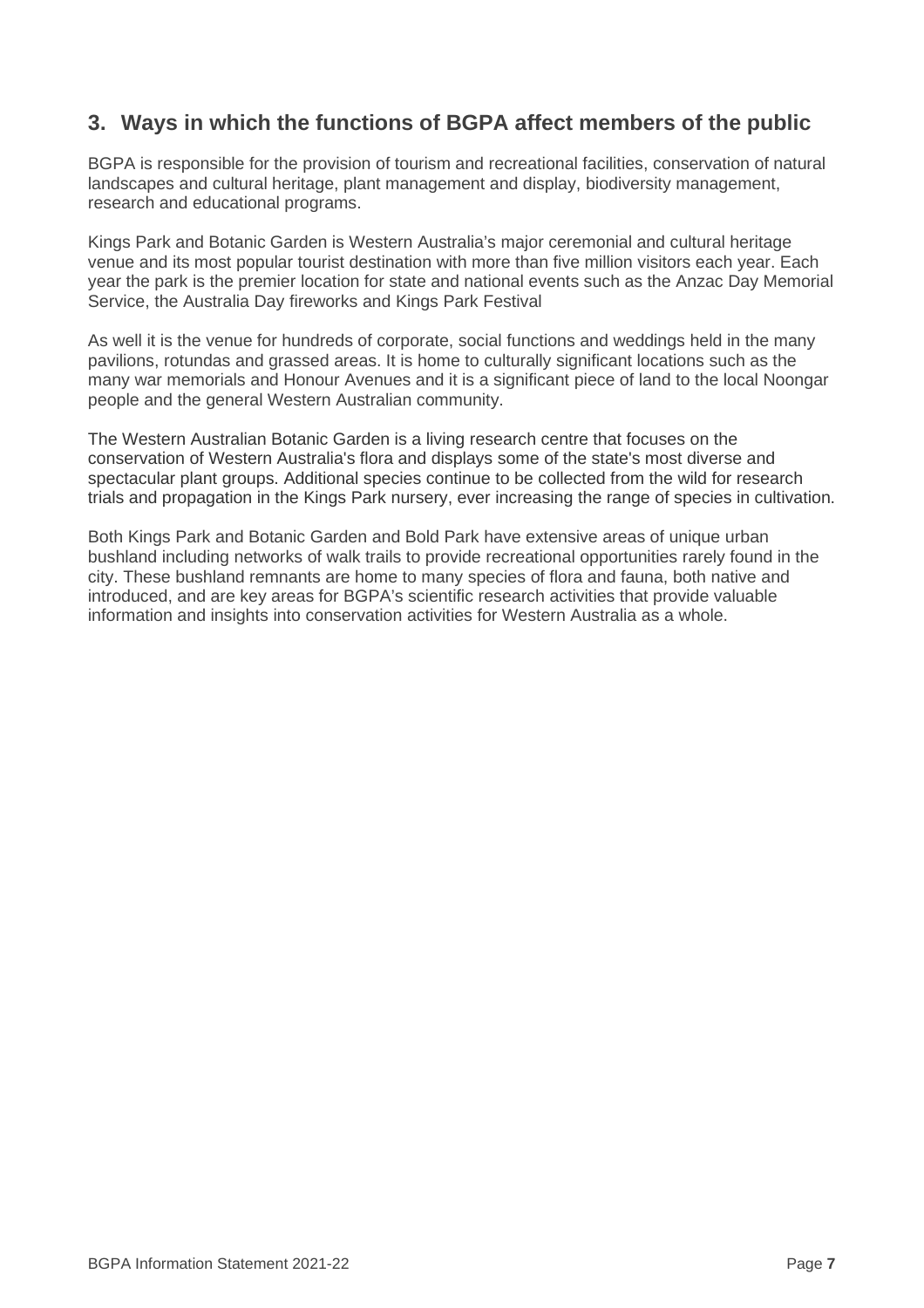### <span id="page-7-0"></span>**4. Public participation in the formulation of BGPA's policies and performance of functions**

BGPA is committed to providing appropriate opportunities for the community to participate in the performance of its functions. Community engagement activities are predominantly provided for through learning and discovery activities and through a range of activities supported by associated volunteer groups. BGPA has five volunteer groups who are involved in the daily activities of the parks and are often the public face in interactions with our many visitors. These volunteer groups provide daily Guided Walks, operate the Visitor Information Centre, offer gardening advice and undertake key fundraising activities and maintenance of the Honour Avenue plaques. Information about volunteering, and links to the different associations, are provided on the BGPA website.

Community consultation activities include visitor and volunteer feedback and surveys, public comment periods, special purpose workshops, open days, advisory committee meetings, and individually; by letter, telephone or email.

Annual visitor surveys are conducted in both Kings Park and Botanic Garden and Bold Park and the overall results are reported in BGPA's Annual Report. These surveys are aimed at measuring visitor satisfaction with the facilities of Kings Park and Botanic Garden and Bold Park and assess visitors' awareness of management, research and conservation activities within the bushland areas.

In addition, the BGPA Act states that BGPA must control and manage its designated land in accordance with its applicable management plans. During the management plan process, revisions or amendments require public notification and is to be available for a public consultation period for not less than two months prior to approval by BGPA's Minister. The Kings Park and Botanic Garden Management plan 2014-2019 and Bold Park Management Plan 2016-2021 are available on the BGPA website.

For general enquiries, BGPA provides a communications system, inviting comments, suggestions and complaints from visitors and members of the public. Communications Forms are available through the Visitor Information Centre or at the BGPA Administration in Kings Park and Botanic Garden. Feedback can be provided by telephone or email. Comments, suggestions and complaints are reviewed by the appropriate staff and are addressed in accordance with the Government Complaints Handling Guidelines and communications.

Community input is welcome at all times and may be directed to the Authority, as outlined below. More detailed contacts can be found on the Authorities website.

Botanic Gardens and Parks Authority – General Enquiries

1 Kattidj Close, Kings Park WA 6005 +61 8 9480 3600 [enquiries@bgpa.wa.gov.au](mailto:enquiries@bgpa.wa.gov.au) [www.bgpa.wa.gov.au](http://www.bgpa.wa.gov.au/)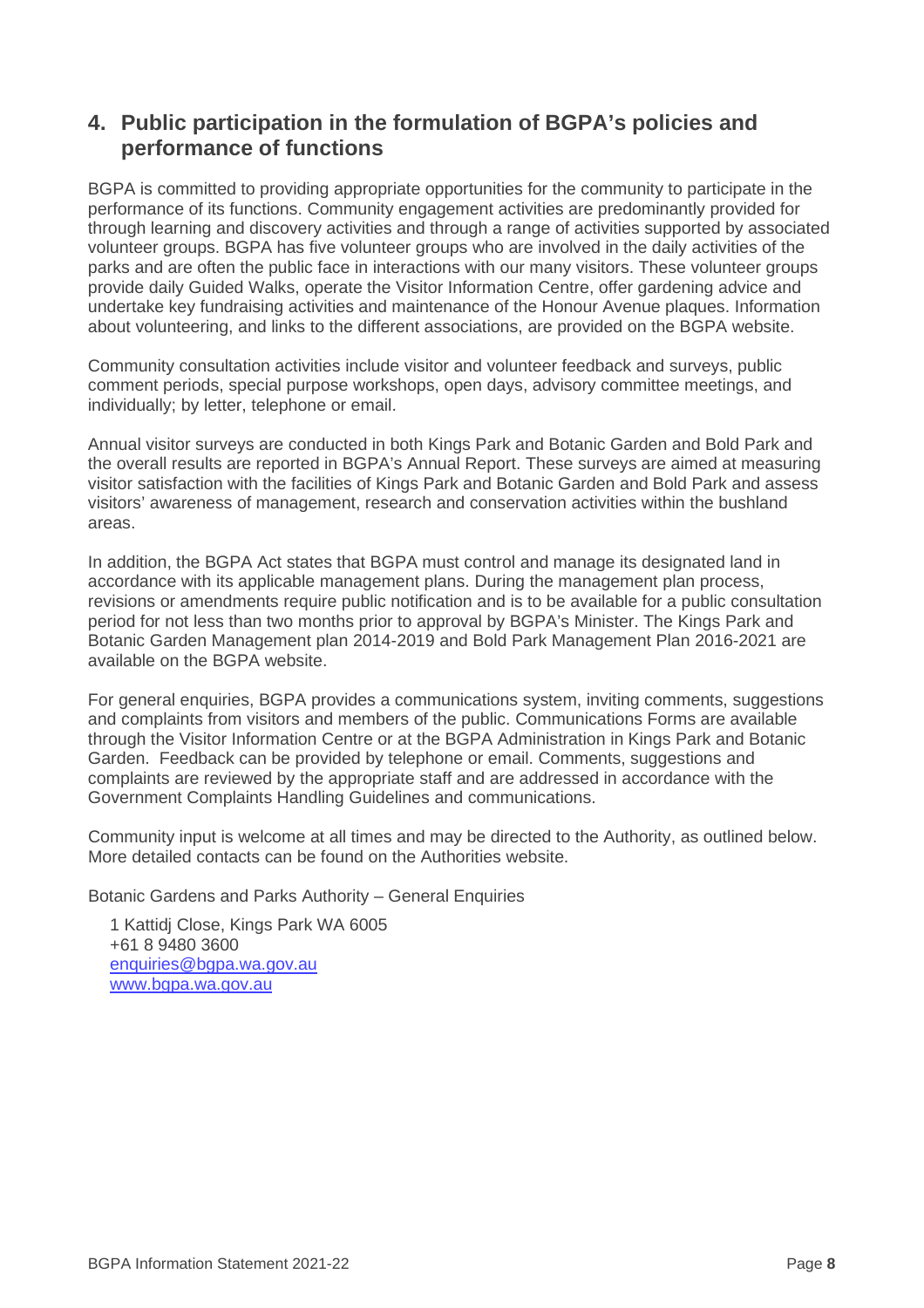## <span id="page-8-0"></span>**5. Documents held by BGPA**

#### <span id="page-8-1"></span>**5.1 Publicly available documents**

All BGPA Annual Reports, Management Plans, strategic publications, legal statements, scientific [papers and brochures](https://www.bgpa.wa.gov.au/about-us/information/publications-and-resources) are available to download from the BGPA's website, hard copies can be made available from the BGPA Administration in Kings Park and Botanic Garden. Information brochures are also available from the Kings Park Visitor Information Centre.

To view BGPA publications at BGPA Administration, prior arrangements should be made to ensure staff and resource availability. Requests can be made by phone, email or post to:

Botanic Gardens and Parks Authority 1 Kattidj Close, Kings Park WA 6005 +61 8 9480 3600 [enquiries@bgpa.wa.gov.au](mailto:enquiries@bgpa.wa.gov.au)

For access to BGPA information for people who are deaf, hearing or speech impaired contact the [National Relay Service:](https://www.communications.gov.au/what-we-do/phone/services-people-disability/accesshub/national-relay-service)

Speak and Listen number - 1300 555 727 TTY number - 133 677 SMS relay number - 0423 677 767

Requests for documents or publications to be posted should be in writing and may incur a postage and handling fee. Photocopying will incur a fee of 20 cents per photocopy.

In addition, a range of botanical, gardening, historical, cultural and children's books are available for sale at **Aspects of Kings Park** including BGPA published books.

#### <span id="page-8-2"></span>**5.2 Other BGPA documents**

BGPA maintains a central filing system and library using an approved electronic document records management system (EDRMS) to keep track of all documentation produced during the day-to-day operations. These files contain BGPA's policy and strategic planning documents, reports, daily internal and external correspondence, Government and Ministerial related correspondence, project records and employee records.

Registry files are located at the many physical locations within Kings Park and Botanic Garden and at Bold Park, with archived records maintained at a secure in-house storage facility. All records are managed in accordance with BGPA's Recordkeeping Plan and Retention and Disposal Schedule. Files are maintained in electronic and physical copies.

#### <span id="page-8-3"></span>**5.3 Procedures for amending personal information**

Personal information of employees and stakeholders is retained only as relevant to the functions and activities of BGPA. Personal information is not released to other organisations or members of the public without the permission of the person.

An individual has the right to apply for amendment of personal information contained in BGPA documents where the information about that person is inaccurate, incomplete, out-of-date or misleading. If the person is deceased, that person's closest living relative has the right to apply for amendment to personal information about the deceased person.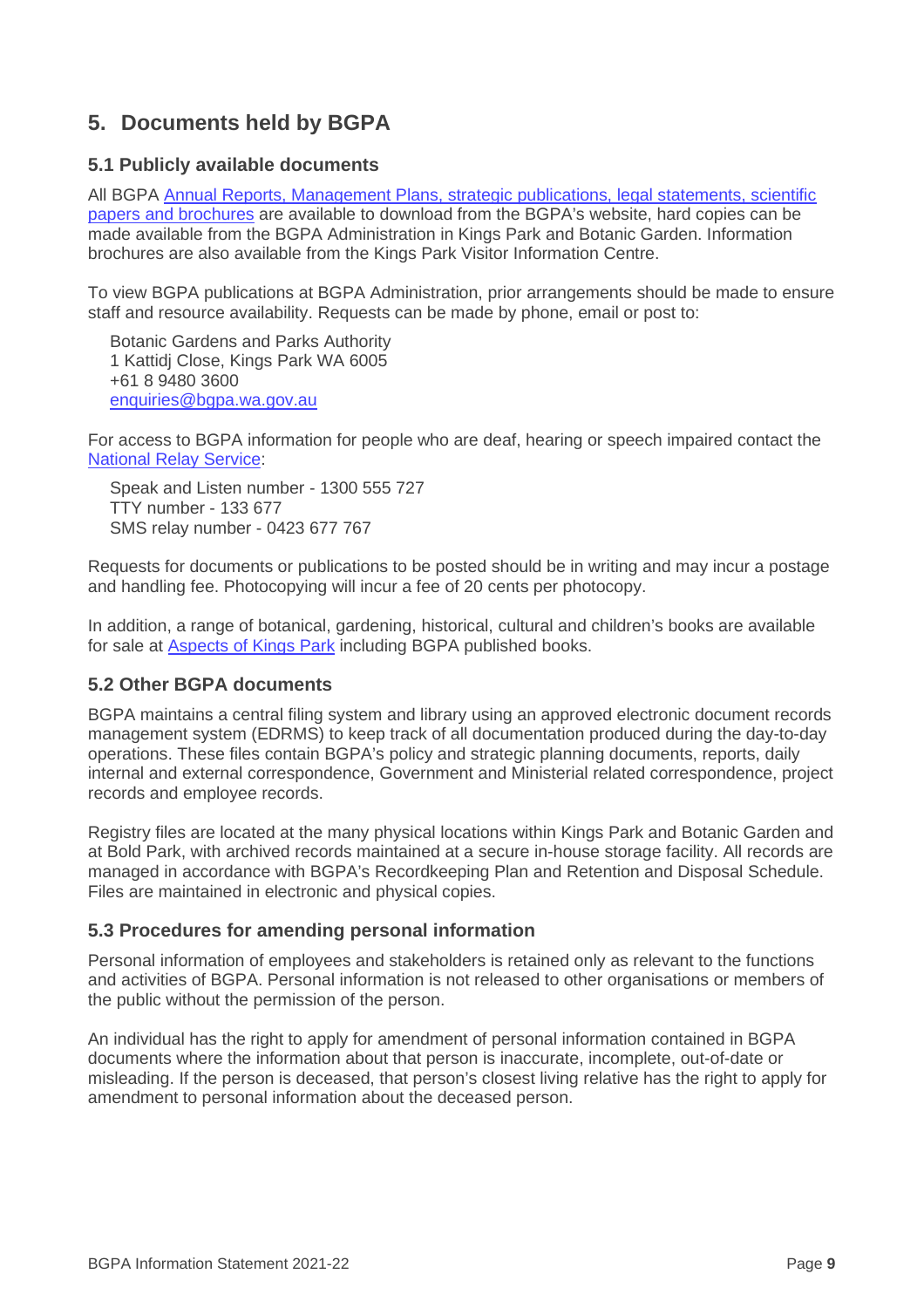Individuals should first contact BGPA, as they may not need to make a formal application. If the individual wishes to proceed with a formal request, the applications needs to:

- be in writing.
- give enough information so the documents requested can be identified, and must provide details that show how or why the Authorities records are inaccurate, incomplete, out of date or misleading.
- give an Australian address to which notices can be sent, and where possible, a contact telephone number.
- be lodged at our office.

If your application is for access to or amendment to your personal information and is made by post, please provide a certified copy of one of the following documents:

- Driver's Licence.
- Aged Pensioner Concession Card.
- Passport.
- Birth Certificate (and Marriage Certificate if name has changed).
- Proof of Age Card (issued by the Department of Transport).

Documents must be certified by a person authorised to witness statutory declarations under schedule 2 to the oaths, affidavits and statutory declarations act 2005.

Applications to amend personal information held by BGPA can be made in writing to:

Freedom of Information Coordinator Botanic Gardens and Parks Authority 1 Kattidj Close KINGS PARK WA 6005 [enquiries@bgpa.wa.gov.au](mailto:enquiries@bgpa.wa.gov.au)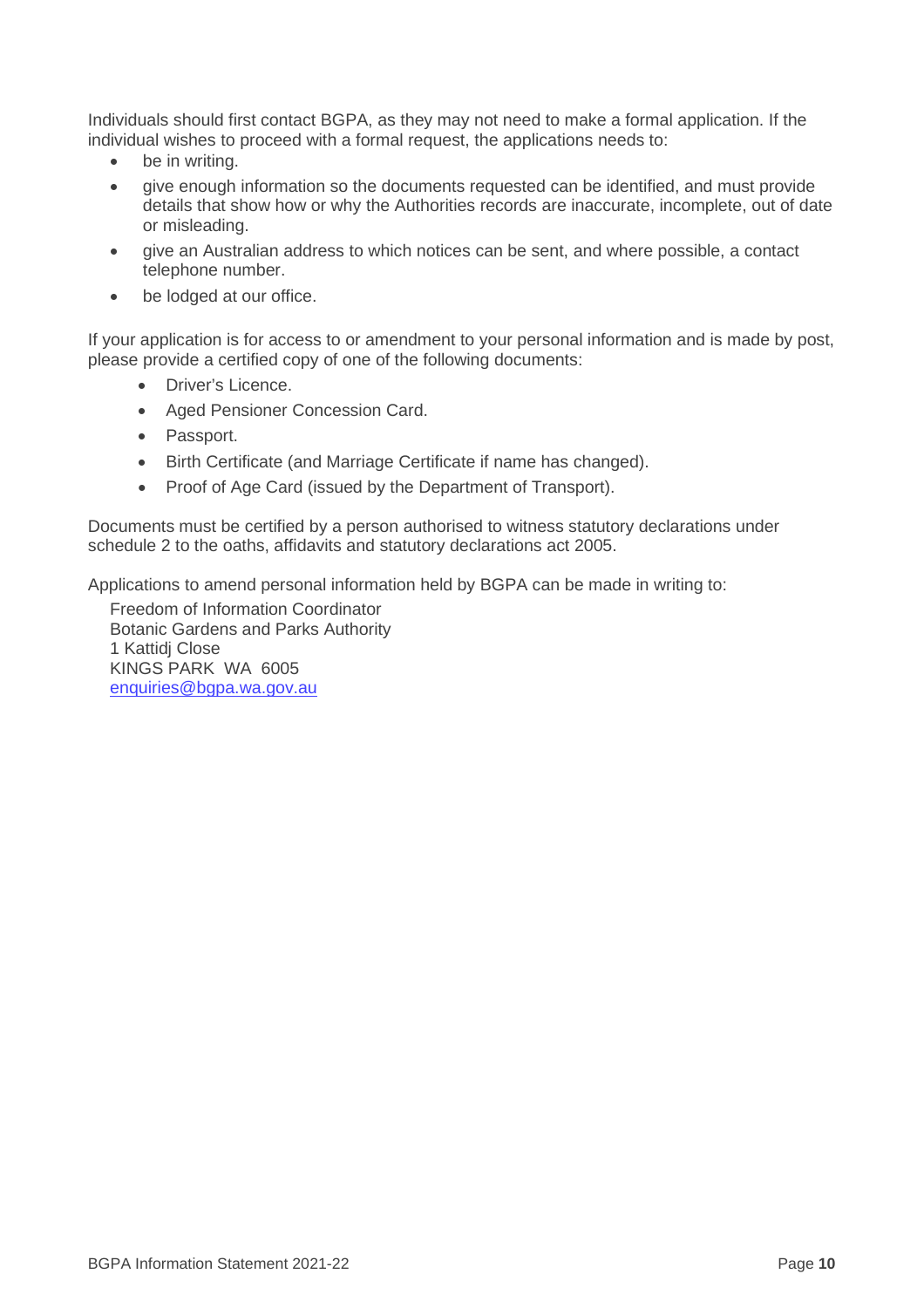## <span id="page-10-0"></span>**6. Procedures for Freedom of Information Access**

#### <span id="page-10-1"></span>**6.1 Submitting a Freedom of Information Request**

In the first instance, applicants should contact BGPA by telephone, email or in person. Wherever possible BGPA will endeavor to provide access to information as quickly and easily as possible without the need to submit a formal FOI request.

Should an applicant wish to proceed with a formal request, a valid FOI application needs to:

- be in writing.
- give enough information so the documents requested can be identified.
- give an Australian address to which notices can be sent, and where possible, a contact telephone number.
- be lodged at our office with any application fee, if payable.

Applications for access to information can be made in writing to:

Freedom of Information Coordinator Botanic Gardens and Parks Authority 1 Kattidj Close KINGS PARK WA 6005 [enquiries@bgpa.wa.gov.au](mailto:enquiries@bgpa.wa.gov.au)

#### <span id="page-10-2"></span>**6.2 The Freedom of Information Process**

Applicants will be promptly acknowledged in writing and be informed of the decision within 45 calendar days.

Section 11 of the FOI Act requires BGPA to take reasonable steps to help an applicant with their request if they are having difficulty making an application. For example, if an applicant is having trouble defining the documents they are seeking, the agency may describe the kinds of documents and records kept to narrow the scope of their application. Under section 20 of the Act an agency may refuse to deal with a large request where the work involved would divert a substantial and unreasonable portion of the agency's resources away from its other operations.

The best method of access to documents is determined by negotiation between BGPA and the applicant. Documents may be inspected at our premises, posted, or emailed.

Should an applicant be dissatisfied with an access decision, the applicant can request an internal review of that decision and subsequently, a review by the Information Commissioner if still not satisfied.

#### <span id="page-10-3"></span>**6.3 Access Charges**

A valid FOI application must be accompanied by an application fee of \$30, unless that request is entirely for personal information about the applicant. BGPA can help applicants determine if their enquiry is likely to attract the application fee if they contact us before submitting an application.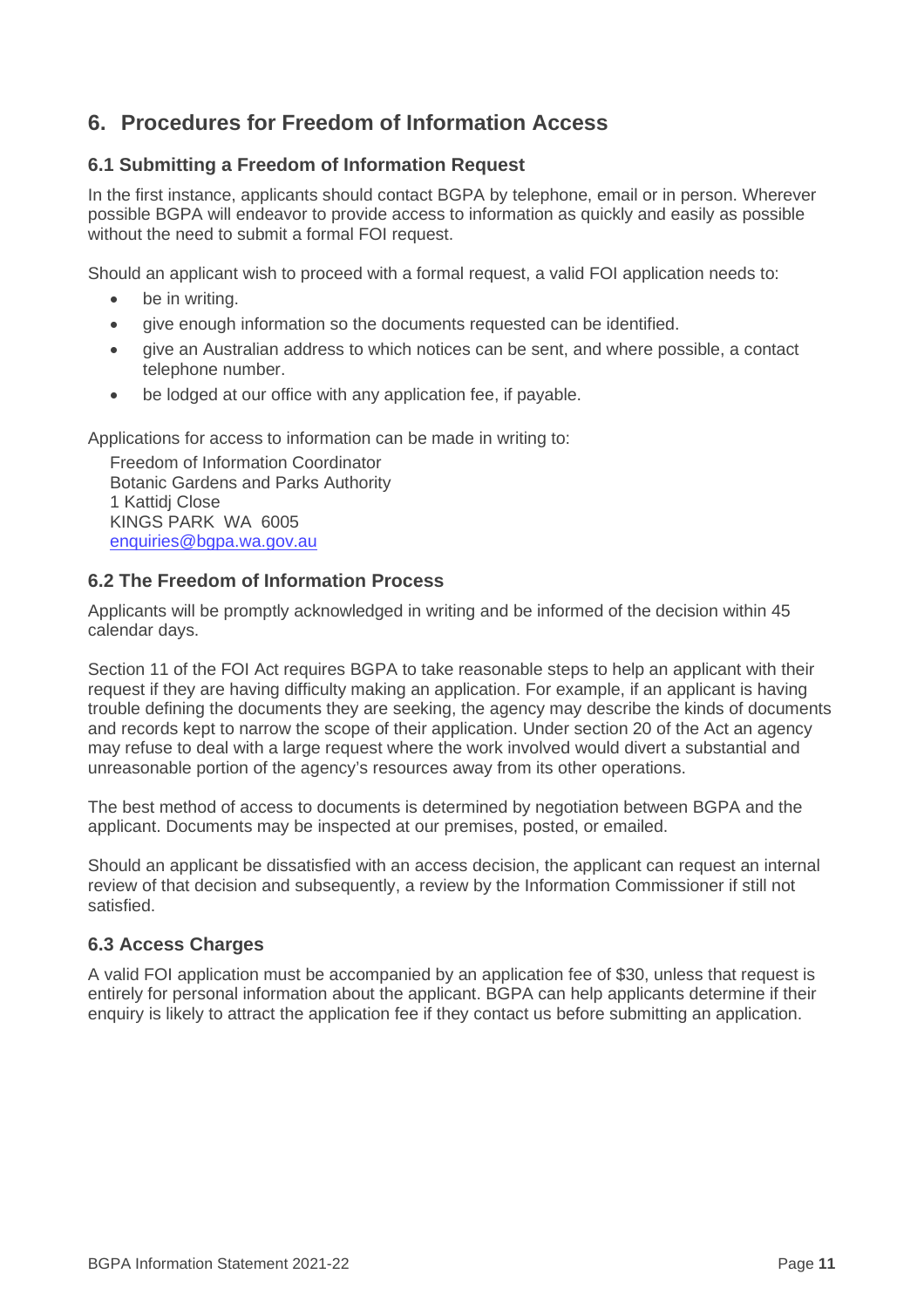Fees may also apply for:

- Copying or transcribing information. These will be charged at cost depending on the type and volume of copying required. Should photocopies be necessary, these will be charged at 20 cents per photocopy.
- Staff time of \$30 per hour (or pro rata for part of an hour) for dealing with an application or for supervision by staff when access is given to view documents or the time taken by staff to prepare a transcript from tape or make photocopies. (Note: BGPA will not charge for locating the documents within the scope of the request).
- Actual costs incurred by BGPA for preparing a copy of a tape, film or computerised information, or arranging delivery, packaging and postage of documents.

If charges are likely to exceed \$25 then BGPA will provide an estimate of charges and ask whether the application is to proceed. The applicant must notify BGPA in writing of the intention to proceed within 30 days. In some instances, BGPA may request an advance deposit.

Concessions of 25% are available to applicants who can demonstrate financial hardship.

#### <span id="page-11-0"></span>**6.4 Notice of decision**

A notice of decision will be provided to the FOI applicant as soon as practicable but in any case, within 45 days. BGPA may request an extension of time when dealing with a large application. The notice of decision will include details such as:

- the date on which the decision was made.
- the name and the designation of the officer who made the decision.
- if the document is an exempt document, the reasons for classifying the matter exempt; or the fact that access is given to an edited document.
- information on the right to review.

#### <span id="page-11-1"></span>**6.5 Internal Review Rights**

If you are dissatisfied with the decision regarding an application, you can apply for an internal review.

Once you have received written notice of the outcome of your FOI request, you have 30 days to lodge your application for review. Should an applicant wish to proceed with a formal review, the application should:

- be in writing.
- give particulars of the decision to be reviewed.
- confirm the Australian address to which notices can be sent.

Applications for to review a decision can be made in writing to:

Executive Director Botanic Gardens and Parks Authority 1 Kattidj Close KINGS PARK WA 6005 [enquiries@bgpa.wa.gov.au](mailto:enquiries@bgpa.wa.gov.au)

<span id="page-11-2"></span>You will be notified of the outcome of the review within 15 calendar days. No further fees apply to an application for internal review.